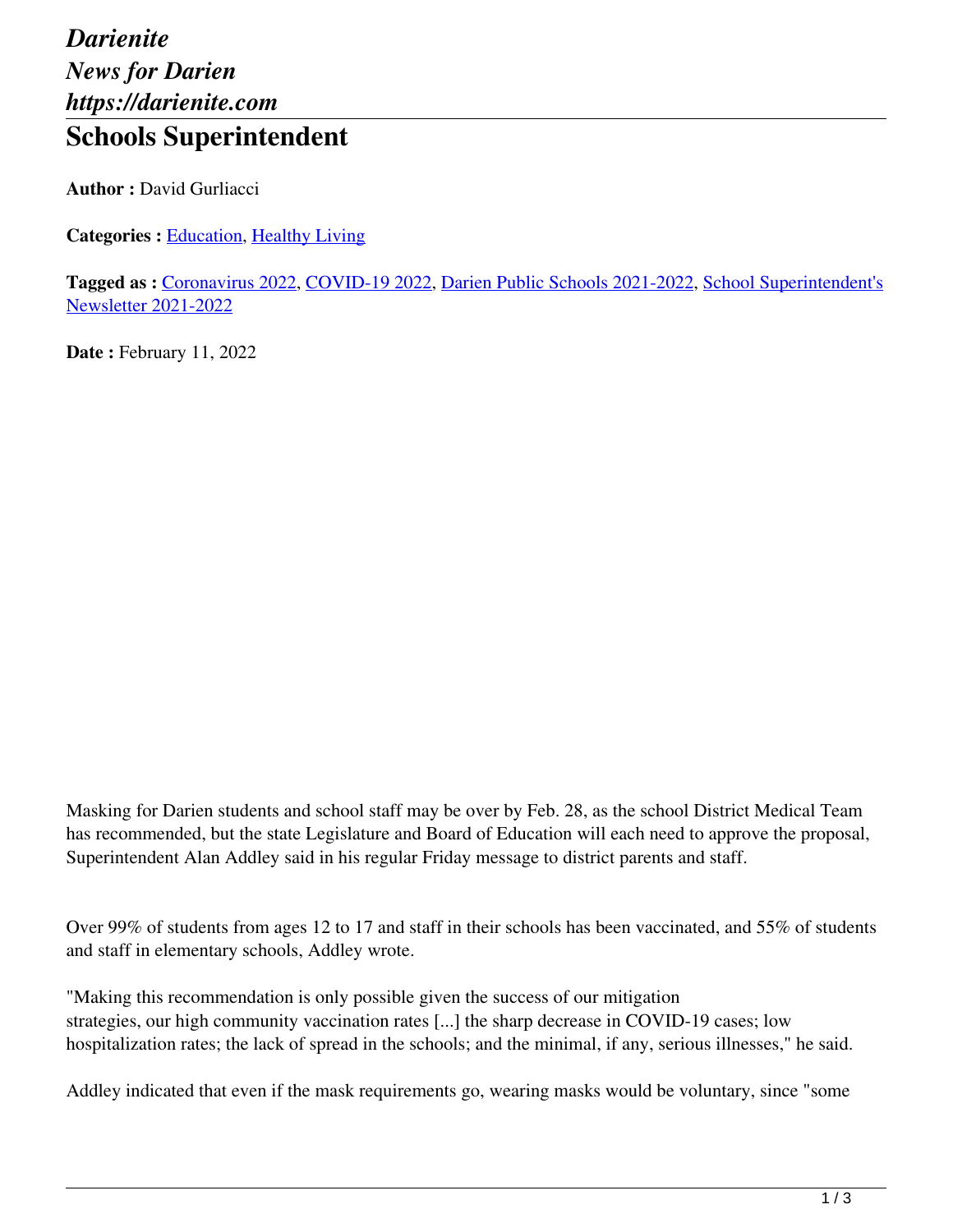## *Darienite News for Darien https://darienite.com*

staff and students may need to or want to wear masks."

Addley also noted the Board of Education's approval of a Fiscal Year 2022-2023 Budget of \$110,607,016, which increases spending 3.74% above this year's budget (town and school budgets run from July 1 to June 30). "Your continued participation in the process is appreciated and encouraged," he wrote.

He also gave out information on upcoming vaccination clinics in town and reminded parents, "If your student tests positive for COVID-19 or has been identified as a close contact and is required to quarantine, please call or email your school nurse(s) Nurse Contact List." But don't call the hotline.

## **Full Text: Superintendent's Friday Message**

Feb. 11, 2022 Dear Families & Staff,

**Governor's COVID Press Conference:** On Monday, Governor Lamont announced his intent to permit local decision regarding the wearing of masks in schools, effective Feb. 28, 2022. Legislation permitting this change is presently making its way through the Legislature.

The District Medical Team met Tuesday and made the recommendation, effective Feb. 28, to make it optional for students (PreK-12) and staff to wear masks.

Making this recommendation is only possible given the success of our mitigation strategies, our high community vaccination rates (over 99% of staff and students aged 12 to 17 and at least 55% of students aged 5 to 11 are fully vaccinated); the sharp decrease in COVID-19 cases; low hospitalization rates; the lack of spread in the schools; and the minimal, if any, serious illnesses.

Over the next two weeks, school districts await additional guidance from the Legislature, [state] Department of Public Health (DPH) and Connecticut State Department of Education (CSDE) on a number of mitigation strategies including metrics for decision-making, contact tracing, requirements for preschool, quarantining practices and bus transportation.

A special Board of Education meeting will be scheduled prior to Feb. 28 to review additional guidance received for the DPH and CSDE and to consider the Medical Team's recommendation to make mask wearing optional for students and staff.

In the event the BOE approves it being optional for staff and students to wear masks, the district will take the necessary proactive planning steps for staff and students to make a smooth, safe and respectful transition back to an environment where some staff and students may need to or want to wear masks.

It is great news for the community that we are close to returning to more pre-COVID educational practices. Your patience is appreciated over the next two weeks as we await further guidance from the Legislature,